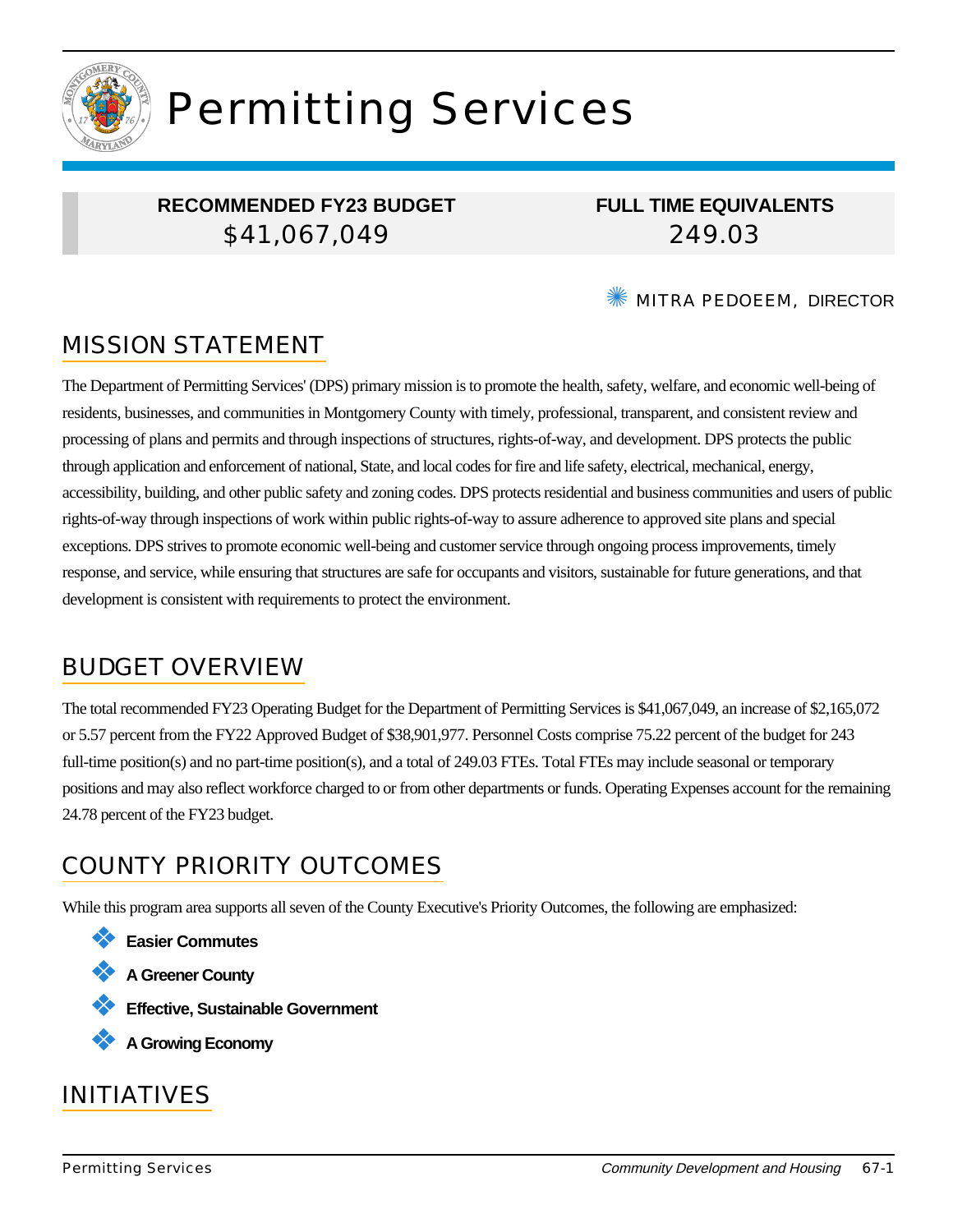- Conducted outreach to educate the public on safety and other DPS measures including promoting international Building Safety Month in May, deck safety and other educational webinars.
- ✪ The Zoning Division will conduct an outreach campaign to inform the general public, industry professionals and sister government agencies on relevant and timely topics intended to promote health, public safety, general welfare, and goodwill throughout the County.
- ✪ Participated in the development of NFPA 915, a new code for remote inspections, and Tiny Homes Guide.
- Implemented a predesign consultation process for residential projects that gives both the customers and staff a better understanding of the project requirements and next steps.

## INNOVATIONS AND PRODUCTIVITY IMPROVEMENTS

- ✹ Section Managers monitor the new Commercial Building Dashboard on an hourly basis to identify and, in over 95% of cases, remedy a potential issue prior to becoming a customer complaint.
- **EXECUTE:** DPS cross-trains staff and engineers to cover multiple specialties and functions to expedite plan reviews and ensure service gaps do not occur due to employee leave. Using this strategy DPS has been able to maintain performance goals with limited use of overtime.
- ✹ DPS has increased inspection numbers and revenues beyond previous years by using temps to "roll forward" permit conditions to proactively inspect occupancies instead of waiting for payments.
- ✹ DPS uses the "red card" method for customers who have expired permits to prompt them to go online and renew permits. This practice is very useful for businesses that may not be open when a DPS inspector arrives.

## PROGRAM CONTACTS

Contact Barbara Suter of the Department of Permitting Services at 240.777.6244 or Rafael Pumarejo Murphy of the Office of Management and Budget at 240.777.2775 for more information regarding this department's operating budget.

# PROGRAM PERFORMANCE MEASURES

Performance measures for this department are included below (where applicable), with multi-program measures displayed at the front of this section and program-specific measures shown with the relevant program. The FY22 estimates reflect funding based on the FY22 Approved Budget. The FY23 and FY24 figures are performance targets based on the FY23 Recommended Budget and funding for comparable service levels in FY24.

The department combines department and applicant time components when measuring "total time to issue a permit." These times may be impacted by satisfaction of related preconditions such as sediment control submissions, approvals, and outside agency approvals.

# PROGRAM DESCRIPTIONS

## ✺ Administration

#### **Central Services Unit**

The Administration Program provides policy development and leadership for all programs within the Department.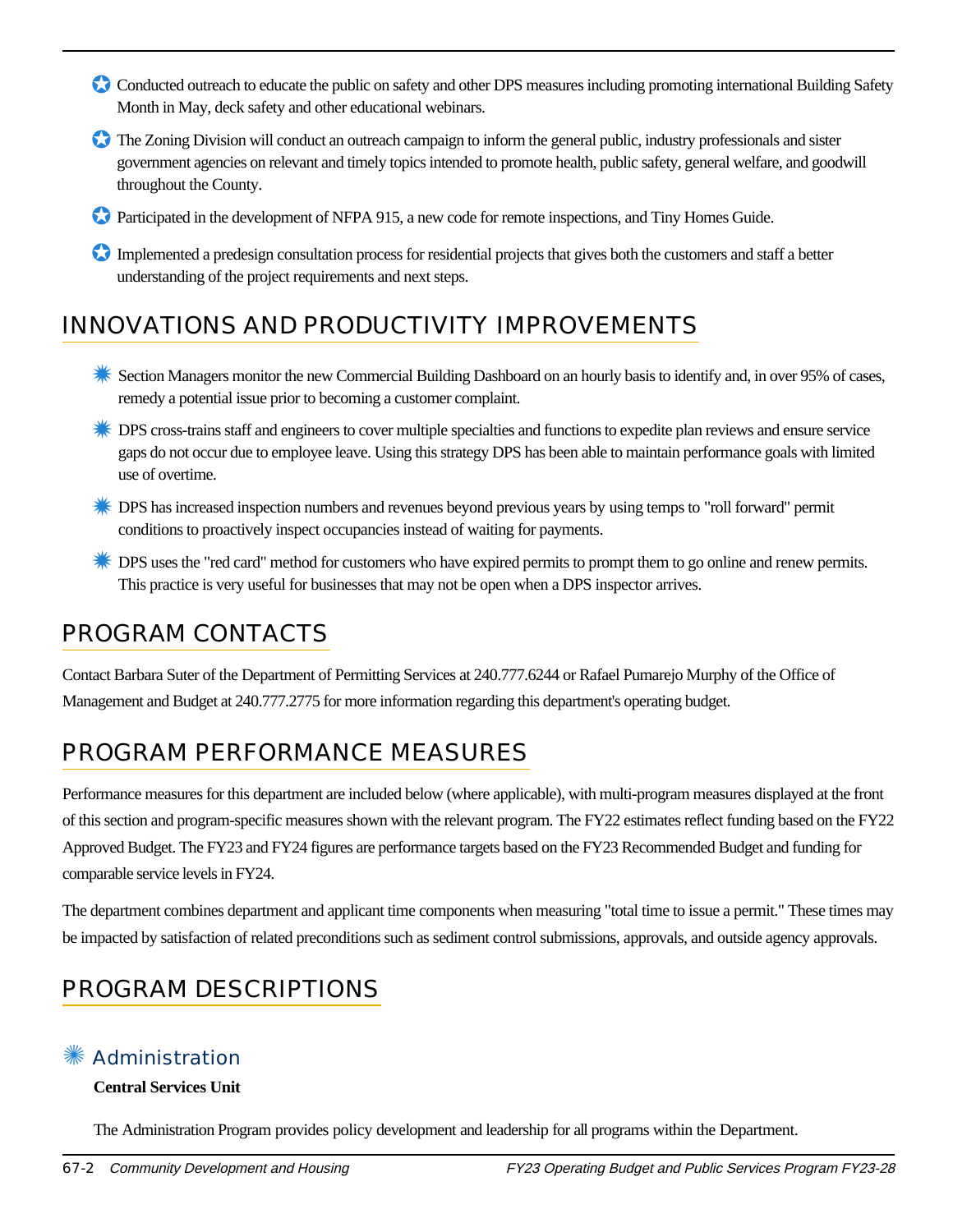Central Services Staff are specialists responsible for a full range of administrative, financial, and budgetary tasks, including daily operations, revenue collection (fees and development taxes and charges), reporting and management, automation, human resources, fleet management, training, safety, quality assurance, legislative coordination, space management, historic files maintenance, and management services.

#### **Information Technology**

DPS' Office of Information Technology Services (DPS-IT) is responsible for all information technology. Functional responsibilities include IT initiatives, development, modernization and the support of the DPS CORE IT business processes. DPS-IT provides day-to-day IT services, equipment, applications, reports, budget, and 24/7/365 business operations. DPS-IT monitors all system maintenance, business processes design, development, hardware and software, and implementation. DPS-IT supports the Senior Executive Office with IT budget and IT directives, consultant, contracts, and COOP collaboration with both internal and external stakeholders. DPS-IT maintains, updates, and monitors website development, business processes interfaces such as e-Services (electronic permits and plans applications, management and storage, real-time data search, on-line complaints, and on-line information requests) development, implementation, document imaging, enterprise and County Council policy initiatives.

| <b>Program Performance Measures</b>                                    | <b>Actual</b><br><b>FY20</b> | <b>Actual</b><br><b>FY21</b> | <b>Estimated</b><br><b>FY22</b> | Target<br><b>FY23</b> | <b>Target</b><br><b>FY24</b> |
|------------------------------------------------------------------------|------------------------------|------------------------------|---------------------------------|-----------------------|------------------------------|
| Percent of screenings passed with fewer than 2 returns to the customer | 94%                          | 94%                          | 95%                             | 95%                   | 95%                          |
| Percent of inspections passed - all divisions                          | 84%                          | 87%                          | 85%                             | 85%                   | 85%                          |
| Percent of customers satisfied with DPS services                       | 84%                          | 98%                          | 85%                             | 90%                   | 90%                          |

| <b>FY23 Recommended Changes</b>                                                                                                                                                                          | <b>Expenditures</b> | <b>FTEs</b> |
|----------------------------------------------------------------------------------------------------------------------------------------------------------------------------------------------------------|---------------------|-------------|
| <b>FY22 Approved</b>                                                                                                                                                                                     | 9,980,842           | 22.00       |
| Add: DPS Information Technology Resources Upgrades                                                                                                                                                       | 2,000,000           | 0.00        |
| Increase Cost: Mid-Year Creation of Climate Change Officer Position                                                                                                                                      | 26.246              | 0.13        |
| Increase Cost: IT Maintenance Cost                                                                                                                                                                       | 6.113               | 0.00        |
| Multi-program adjustments, including negotiated compensation changes, employee benefit changes,<br>changes due to staff turnover, reorganizations, and other budget changes affecting multiple programs. | (248, 460)          | 2.00        |
| <b>FY23 Recommended</b>                                                                                                                                                                                  | 11,764,741          | 24.13       |

#### ✺ Commercial Building Construction

The Commercial Construction program is responsible for ensuring public safety through the effective application of commercial building, structural, electrical, mechanical, fire-safety, accessibility, and sustainability conservation codes and standards. As the "First Preventers," this is accomplished through plan review and construction site inspections to facilitate compliance with approved plans and regulations. This program processes applications for and issues Building, Mechanical, Fire Protection, and Electrical Permits. The program also handles construction complaints during natural and other disasters and assists in disaster recovery.

| <b>Program Performance Measures</b>                                        | <b>FY20</b> | <b>Actual Actual</b><br><b>FY21</b> | <b>Estimated Target Target</b> | <b>FY22 FY23</b> | <b>FY24</b> |
|----------------------------------------------------------------------------|-------------|-------------------------------------|--------------------------------|------------------|-------------|
| Number of permits receiving final approvals <sup>1</sup>                   | 2.801       | 10.720                              | 10.500                         | 10.500           | 10,500      |
| Commercial Permits - Percent of inspections completed on the scheduled day | 98.5%       | 98.7%                               | 98.0%                          | 98.0%            | 98.0%       |
| Percent of plans receiving a complete first review within 30 days          | 85.0%       | 98.8%                               | 95.0%                          | 95.0%            | 95.0%       |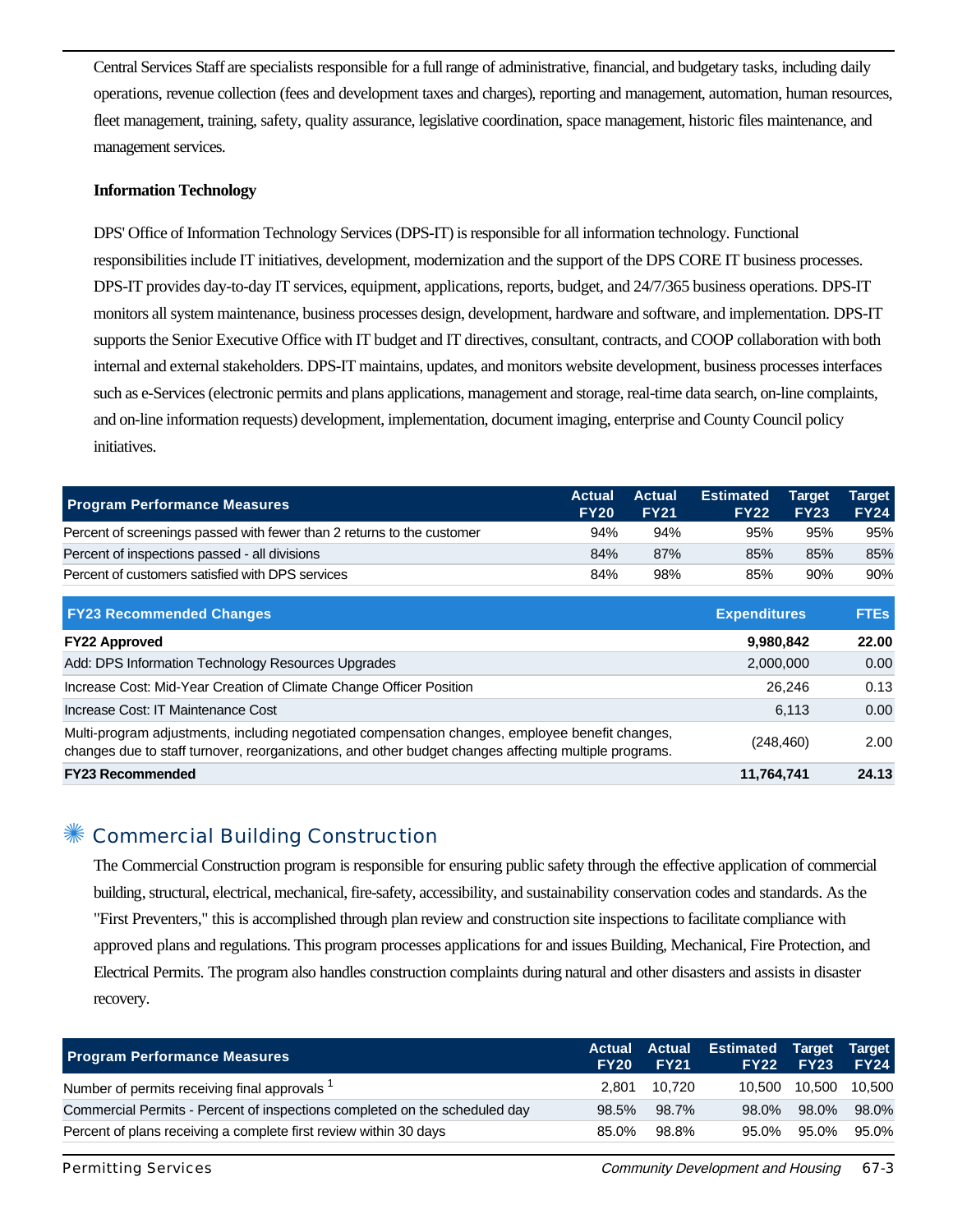**1** now includes not previously noted combuild pieces such as electrical and mechanical finals.

| <b>FY23 Recommended Changes</b>                                                                                                                                                                          | <b>Expenditures</b> | <b>FTEs</b> |
|----------------------------------------------------------------------------------------------------------------------------------------------------------------------------------------------------------|---------------------|-------------|
| <b>FY22 Approved</b>                                                                                                                                                                                     | 6,871,306           | 51.00       |
| Add: Climate Action Plan Sustainability Program Manager and Electrification Program Manager                                                                                                              | 158.948             | 2.00        |
| Multi-program adjustments, including negotiated compensation changes, employee benefit changes,<br>changes due to staff turnover, reorganizations, and other budget changes affecting multiple programs. | (106, 673)          | (1.00)      |
| <b>FY23 Recommended</b>                                                                                                                                                                                  | 6,923,581           | 52.00       |

#### Customer Support & Outreach

The Customer Support and Outreach Division is responsible for all administration and issuance of Building, Land Development, and Zoning related permits, applications and licenses, information requests, pre-design consultations, and other specialty services. This Division was formed to provide a multi-prong approach to enhance the methods in which our services are delivered and to provide enhanced communication for our clients. This heightened focus on service will include empowerment of staff to act as facilitators rather than regulators.

| <b>Program Performance Measures</b>                                             | FY20  | <b>Actual Actual</b><br><b>FY21</b> | <b>Estimated Target Target</b> | <b>FY22 FY23</b>     | <b>FY24</b> |
|---------------------------------------------------------------------------------|-------|-------------------------------------|--------------------------------|----------------------|-------------|
| Number of applications processed (at intake) by permit technicians              |       | 62.632 61.293                       |                                | 62,000 62,000 62,000 |             |
| Percent of screenings completed (plans ready for review) within 2 business days | 75.0% | 60.0%                               | 75.0%                          | 85.0%                | 85.0%       |
| Percent of customers satisfied with DPS Customer Service Division               | 95.6% | 94.5%                               | 95.0%                          | 95.0%                | 95.0%       |

| <b>FY23 Recommended Changes</b>                                                                                                                                                                          | <b>Expenditures</b> | <b>FTEs</b> |
|----------------------------------------------------------------------------------------------------------------------------------------------------------------------------------------------------------|---------------------|-------------|
| <b>FY22 Approved</b>                                                                                                                                                                                     | 4,743,705           | 43.90       |
| Increase Cost: Technical Adjustment FY22 FTE missing from roll over into FY23                                                                                                                            |                     | 1.00        |
| Multi-program adjustments, including negotiated compensation changes, employee benefit changes,<br>changes due to staff turnover, reorganizations, and other budget changes affecting multiple programs. | (34, 722)           | (1.00)      |
| <b>FY23 Recommended</b>                                                                                                                                                                                  | 4,708,983           | 43.90       |

#### **<sup>‰</sup> Land Development**

The Land Development Division is responsible for ensuring the protection of the County's land and water resources, the protection of the environment, and the safety of residents and businesses through its engineering and inspection functions related to storm water management; sediment control; floodplain management; special protection areas; storm drain design and construction; roadside tree protection; tree canopy enhancement; record plat approval; and work in the public right-of-way.

| <b>Program Performance Measures</b>                                                           | <b>FY20</b> | <b>FY21</b> | <b>Actual Actual Estimated Target Target</b> | <b>FY22 FY23</b>     | <b>FY24</b> |
|-----------------------------------------------------------------------------------------------|-------------|-------------|----------------------------------------------|----------------------|-------------|
| Total number of public right of way permits issued (roadside trees, driveways, plats, et al.) | 3.214       | 3.488       | 3.000                                        | 3.000                | 3.000       |
| Number of Sediment Control inspections completed                                              | 14.818      | 15.239      |                                              | 15.000 15.500 15.500 |             |
| Number of roadside tree plan reviews                                                          | 1.111       | 1.354       | 1.350                                        | 1.350                | 1.350       |
| Percent of Sediment Control inspections that pass inspection indicating a compliant site      | 94.3%       | 95.5%       |                                              | 95.0% 95.0% 95.0%    |             |
| Successful Maryland Department of the Environment (MDE) Delegation of Review of               |             |             |                                              |                      |             |
| Sediment Control and Storm-Water Management <sup>1</sup>                                      | Yes         | N/A         | Yes                                          | N/A                  | Yes         |

**1** Sediment Control Delegation reviews are performed biennially.

#### **FY23 Recommended Changes Expenditures FTEs**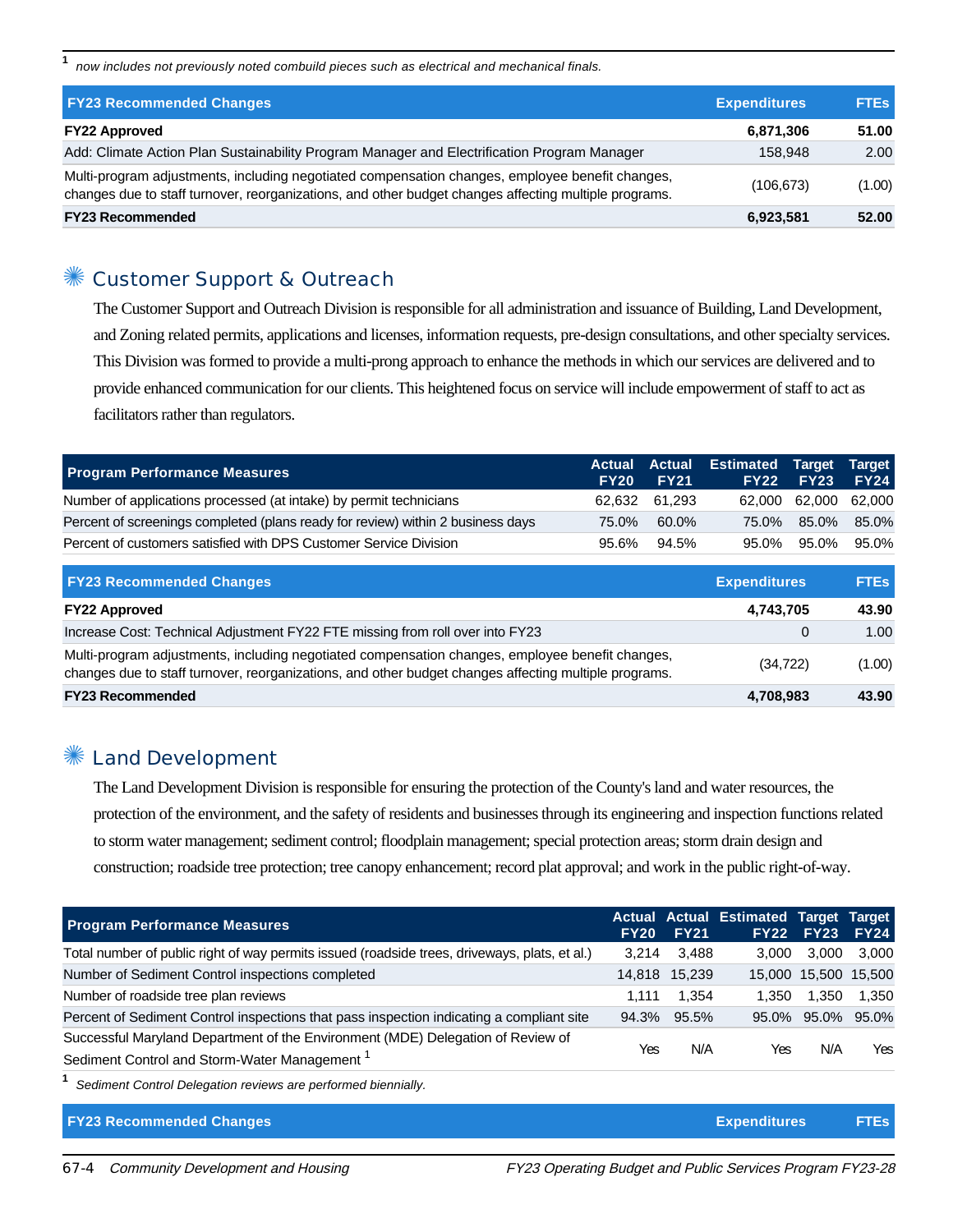| <b>FY23 Recommended Changes</b>                                                                                                                                                                          | <b>Expenditures</b> | <b>FTEs</b> |
|----------------------------------------------------------------------------------------------------------------------------------------------------------------------------------------------------------|---------------------|-------------|
| <b>FY22 Approved</b>                                                                                                                                                                                     | 6,535,373           | 48.00       |
| Multi-program adjustments, including negotiated compensation changes, employee benefit changes,<br>changes due to staff turnover, reorganizations, and other budget changes affecting multiple programs. | (11,263)            | 0.00        |
| <b>FY23 Recommended</b>                                                                                                                                                                                  | 6,524,110           | 48.00       |

#### ✺ Residential Construction & Fire Code Compliance

The Residential Construction staff is responsible for ensuring public safety through the effective application of residential building, structural, electrical, mechanical, and energy conservation codes. This is accomplished through technical plan review and inspection processes.

The Fire Code Compliance staff is responsible for ensuring compliance with adopted National Fire Codes and Standards, the Montgomery County Fire Code, and the Maryland State Fire Prevention Codes in existing buildings. This is accomplished through reviews and preventive inspection processes for businesses, schools, multi-family buildings, healthcare facilities, places of worship, and all other commercial buildings or occupancies.

The Division staff respond to and investigate code violations and aid in recovery during natural disasters and other incidents.

| <b>Program Performance Measures</b>                                                       |       | <b>FY20 FY21</b> | Actual Actual Estimated Target Target |       | FY22 FY23 FY24       |
|-------------------------------------------------------------------------------------------|-------|------------------|---------------------------------------|-------|----------------------|
| Percent of service requests completed within 3 business days                              | 97.0% | 99.0%            |                                       |       | 95.0% 95.0% 95.0%    |
| Percent of commercial establishments in compliance with the Fire Code                     |       | 74.7% 61.3%      |                                       |       | 65.0% 75.0% 75.0%    |
| Number of inspections performed by Residential and Fire Code Compliance FCC<br>inspectors |       | 44.535 49.599    |                                       |       | 50,000 50,000 50,000 |
| Number of residential plan reviews performed <sup>1</sup>                                 | 6.740 | 9,657            | 9.500                                 | 9.500 | 9.500                |
| Residential Permits - Percent of inspections completed on the scheduled day               | 98.9% | 99.0%            |                                       |       | 98.0% 98.0% 98.0%    |

**1** COVID - many home office additions, DIY projects, etc.

| <b>FY23 Recommended Changes</b>                                                                                                                                                                          | <b>Expenditures</b> | <b>FTEs</b> |
|----------------------------------------------------------------------------------------------------------------------------------------------------------------------------------------------------------|---------------------|-------------|
| <b>FY22 Approved</b>                                                                                                                                                                                     | 6.041.878           | 47.00       |
| Multi-program adjustments, including negotiated compensation changes, employee benefit changes,<br>changes due to staff turnover, reorganizations, and other budget changes affecting multiple programs. | 131.330             | (1.00)      |
| <b>FY23 Recommended</b>                                                                                                                                                                                  | 6,173,208           | 46.00       |

## ✺ Zoning, Well & Septic and Code Compliance

The Zoning, Well & Septic and Code Compliance Division protects the quality of life, public health, safety, and welfare of Montgomery County. This is accomplished through the effective application and enforcement of the Montgomery County Zoning Ordinance Chapter 59 development and use standards; Maryland-National Capital Park and Planning Commission certified site plan requirements; State and County Well and Septic regulations established by COMAR 26.04 and COMAR 27A; and emergency vehicle access review and approvals. Division Staff perform zoning reviews of plan applications prior to permit issuance, well and septic permit application reviews, conduct inspections and investigations while ensuring compliance of MNCPPC certified site plan projects and responding to all service requests across all disciplines of its authority.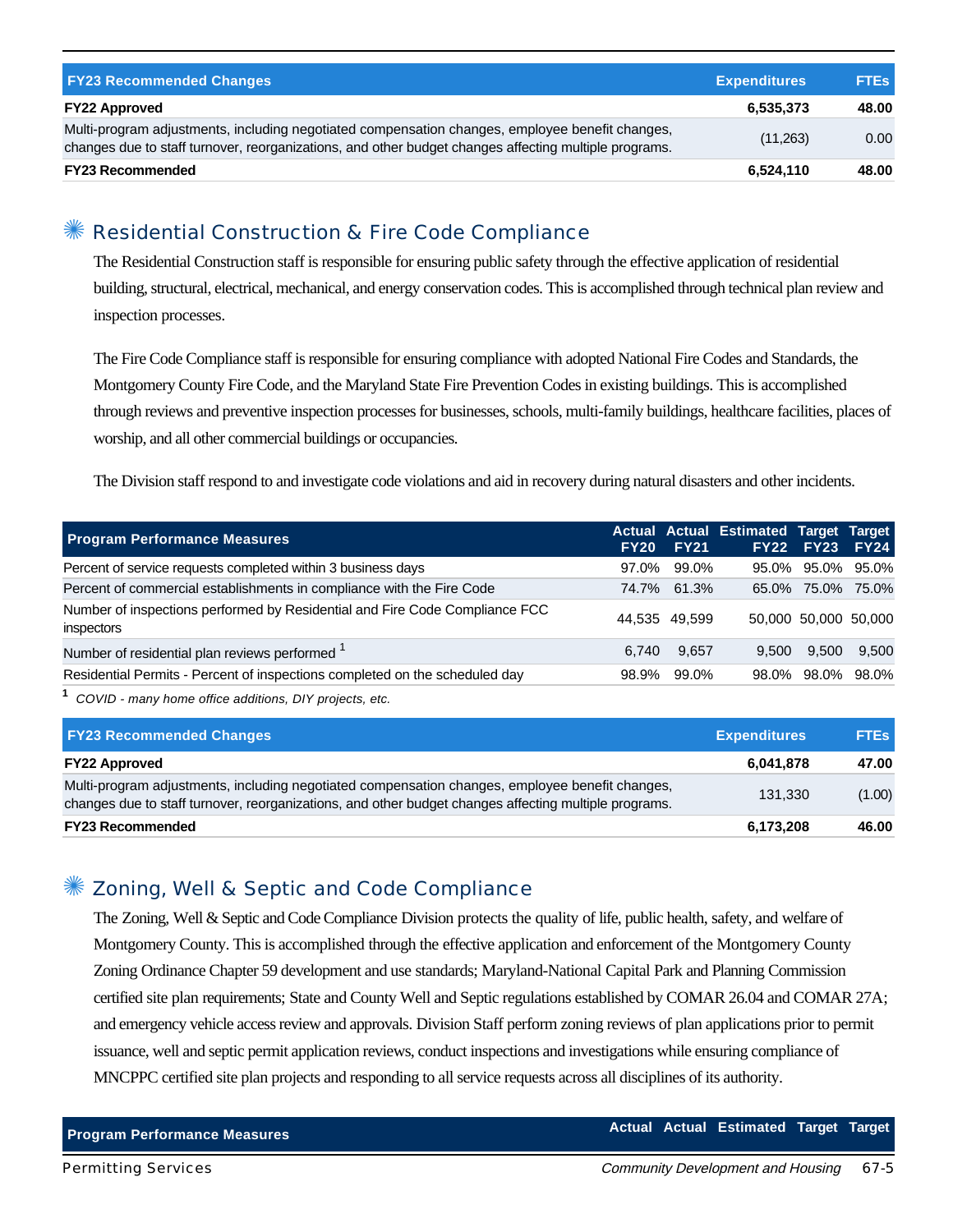|                                                                                          | <b>FY20 FY21</b> |               |     | FY22 FY23 FY24       |     |
|------------------------------------------------------------------------------------------|------------------|---------------|-----|----------------------|-----|
| Number of zoning, well and septic, and fire department access reviews                    |                  | 28.735 33.090 |     | 33,000 33,000 33,000 |     |
| Percent of MNCPPC active site plans in compliance every 10 days                          | 93%              | 92%           | 95% | 95%                  | 95% |
| Percent of Zoning service requests started and responded to the customer within 48 hours | 90%              | 96%           | 95% | 95%                  | 95% |

| <b>FY23 Recommended Changes</b>                                                                                                                                                                          | <b>Expenditures</b> | <b>FTES</b> |
|----------------------------------------------------------------------------------------------------------------------------------------------------------------------------------------------------------|---------------------|-------------|
| <b>FY22 Approved</b>                                                                                                                                                                                     | 4,728,873           | 34.00       |
| Multi-program adjustments, including negotiated compensation changes, employee benefit changes,<br>changes due to staff turnover, reorganizations, and other budget changes affecting multiple programs. | 243.553             | 1.00        |
| <b>FY23 Recommended</b>                                                                                                                                                                                  | 4,972,426           | 35.00       |

## BUDGET SUMMARY

|                                              | <b>Actual</b>  | <b>Budget</b> | <b>Estimate</b> | <b>Recommended</b> | %Chg           |
|----------------------------------------------|----------------|---------------|-----------------|--------------------|----------------|
|                                              | <b>FY21</b>    | <b>FY22</b>   | <b>FY22</b>     | <b>FY23</b>        | <b>Bud/Rec</b> |
| PERMITTING SERVICES                          |                |               |                 |                    |                |
| <b>EXPENDITURES</b>                          |                |               |                 |                    |                |
| Salaries and Wages                           | 22,741,365     | 23,921,593    | 22,508,465      | 24,436,707         | 2.2%           |
| <b>Employee Benefits</b>                     | 6,616,535      | 6,677,204     | 6,315,186       | 6,454,742          | $-3.3%$        |
| <b>Permitting Services Personnel Costs</b>   | 29,357,900     | 30,598,797    | 28,823,651      | 30,891,449         | 1.0%           |
| <b>Operating Expenses</b>                    | 9,670,802      | 8,303,180     | 7,754,827       | 10,175,600         | 22.6%          |
| <b>Permitting Services Expenditures</b>      | 39,028,702     | 38,901,977    | 36,578,478      | 41,067,049         | 5.6%           |
| <b>PERSONNEL</b>                             |                |               |                 |                    |                |
| Full-Time                                    | 239            | 240           | 240             | 243                | 1.3%           |
| Part-Time                                    | $\overline{2}$ | $\mathbf 0$   | $\mathbf 0$     | $\Omega$           |                |
| <b>FTEs</b>                                  | 245.90         | 245.90        | 245.90          | 249.03             | 1.3%           |
| <b>REVENUES</b>                              |                |               |                 |                    |                |
| <b>Automation Enhancement Fee</b>            | 1,196          | 0             | 0               | 0                  |                |
| <b>Building Permits</b>                      | 25,483,337     | 19,826,070    | 29,481,879      | 28,742,198         | 45.0%          |
| <b>Electrical Permits and Licenses</b>       | 4,444,302      | 3,654,000     | 5,261,171       | 5,130,914          | 40.4%          |
| <b>Fire Code Enforcement Permits</b>         | 2,466,710      | 2,588,286     | 2,543,458       | 3,101,062          | 19.8%          |
| Grading/Storm Drains/Paving/Driveway Permits | 3,664,235      | 3,045,000     | 4,343,582       | 3,431,353          | 12.7%          |
| <b>Information Requests</b>                  | 0              | 95,700        | 165,347         | 165,558            | 73.0%          |
| Investment Income                            | 54,538         | 408,000       | 48,310          | 288,370            | $-29.3%$       |
| <b>Mechanical Construction Permit</b>        | 1,765,784      | 1,452,900     | 1,943,726       | 1,829,425          | 25.9%          |
| Miscellaneous Revenues                       | 368,536        | 0             | $\pmb{0}$       | 0                  |                |
| <b>Occupancy Permits</b>                     | 664,202        | 522,000       | 556,377         | 583,903            | 11.9%          |
| Other Charges/Fees                           | 1,288,636      | 1,218,000     | 1,315,997       | 870,994            | $-28.5%$       |
| <b>Other Fines/Forfeitures</b>               | 55,486         | 78,300        | 56,350          | 40,264             | -48.6%         |
| <b>Other Licenses/Permits</b>                | 209,690        | 441,825       | 364,184         | 300,225            | $-32.0%$       |
| <b>Sediment Control Permits</b>              | 2,350,421      | 2,698,105     | 3,541,630       | 3,083,491          | 14.3%          |
| Sign Permits                                 | 201,570        | 226,635       | 283,980         | 237,701            | 4.9%           |
| Special Exception Fee                        | 189,696        | 210,605       | 210,605         | 206,228            | $-2.1%$        |
| Stormwater Mgmt and Water Quality Plan Fee   | 279,049        | 251,268       | 212,385         | 270,483            | 7.6%           |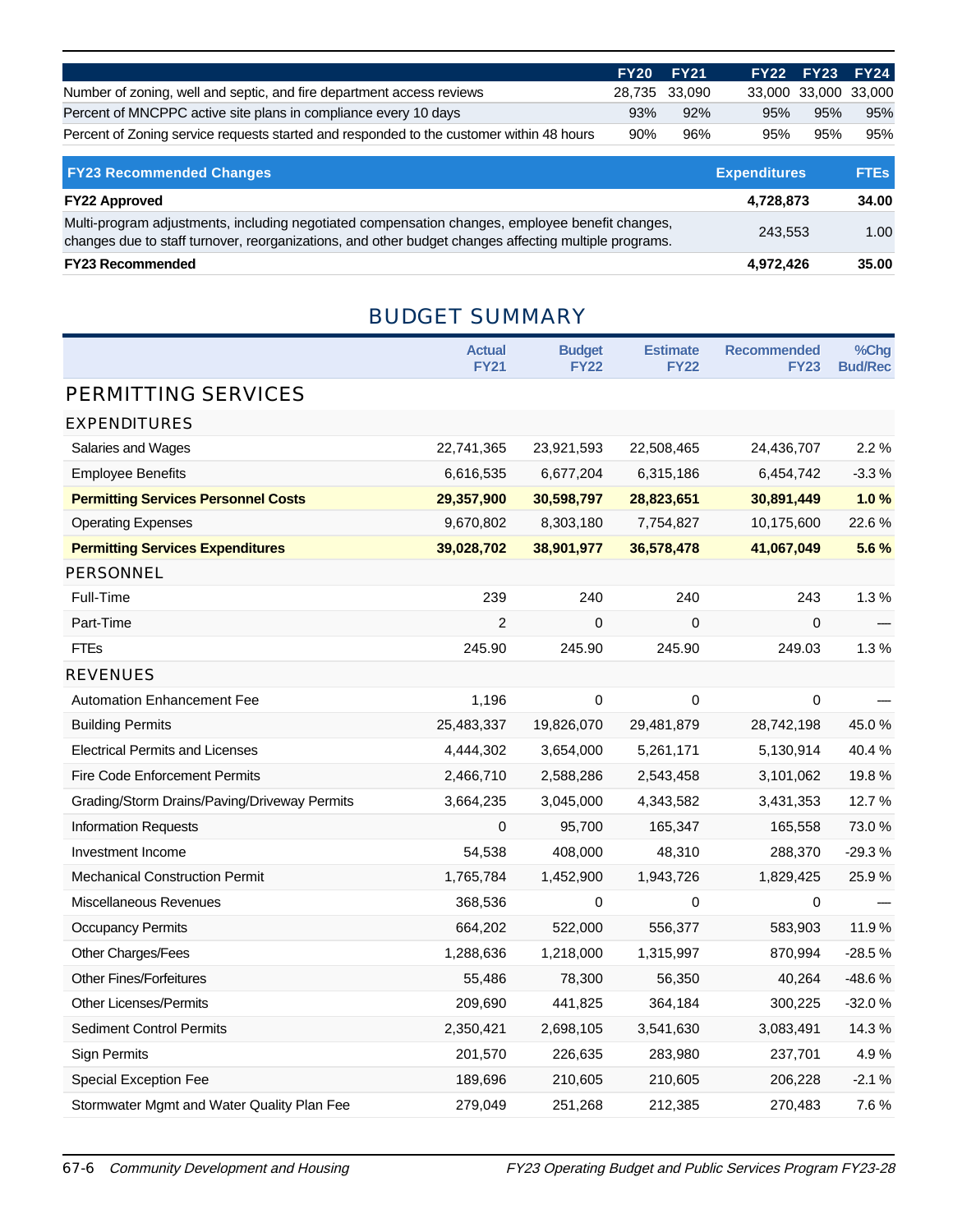|                                         | <b>Actual</b><br><b>FY21</b> | <b>Budget</b><br><b>FY22</b> | <b>Estimate</b><br><b>FY22</b> | <b>Recommended</b><br><b>FY23</b> | %Chg<br><b>Bud/Rec</b> |
|-----------------------------------------|------------------------------|------------------------------|--------------------------------|-----------------------------------|------------------------|
| Well and Septic                         | 408,224                      | 238,648                      | 368,632                        | 415,414                           | 74.1%                  |
| <b>Permitting Services Revenues</b>     | 43,895,612                   | 36,955,342                   | 50,697,613                     | 48,697,583                        | 31.8%                  |
|                                         |                              |                              |                                |                                   |                        |
| <b>GRANT FUND - MCG</b>                 |                              |                              |                                |                                   |                        |
| <b>EXPENDITURES</b>                     |                              |                              |                                |                                   |                        |
| Salaries and Wages                      | $\mathbf 0$                  | 0                            | $\mathbf 0$                    | 0                                 |                        |
| <b>Employee Benefits</b>                | $\mathbf 0$                  | 0                            | $\mathbf 0$                    | $\mathbf{0}$                      |                        |
| <b>Grant Fund - MCG Personnel Costs</b> | $\bf{0}$                     | $\bf{0}$                     | $\mathbf 0$                    | $\bf{0}$                          |                        |
| <b>Operating Expenses</b>               | 550                          | 0                            | 0                              | 0                                 |                        |
| <b>Grant Fund - MCG Expenditures</b>    | 550                          | $\bf{0}$                     | $\pmb{0}$                      | $\bf{0}$                          |                        |
| <b>PERSONNEL</b>                        |                              |                              |                                |                                   |                        |
| Full-Time                               | $\mathbf 0$                  | 0                            | $\pmb{0}$                      | 0                                 |                        |
| Part-Time                               | $\mathbf 0$                  | 0                            | $\mathbf 0$                    | 0                                 |                        |
| <b>FTEs</b>                             | 0.00                         | 0.00                         | 0.00                           | 0.00                              |                        |
| <b>REVENUES</b>                         |                              |                              |                                |                                   |                        |
| <b>Federal Grants</b>                   | 30,430                       | 0                            | $\mathbf 0$                    | 0                                 |                        |
| <b>State Grants</b>                     | (29, 880)                    | 0                            | 0                              | 0                                 |                        |
| <b>Grant Fund - MCG Revenues</b>        | 550                          | $\bf{0}$                     | $\mathbf 0$                    | $\bf{0}$                          |                        |
| <b>DEPARTMENT TOTALS</b>                |                              |                              |                                |                                   |                        |
|                                         |                              |                              |                                |                                   |                        |
| <b>Total Expenditures</b>               | 39,029,252                   | 38,901,977                   | 36,578,478                     | 41,067,049                        | 5.6%                   |
| <b>Total Full-Time Positions</b>        | 239                          | 240                          | 240                            | 243                               | 1.3%                   |
| <b>Total Part-Time Positions</b>        | $\overline{2}$               | $\bf{0}$                     | $\bf{0}$                       | $\bf{0}$                          |                        |
| <b>Total FTEs</b>                       | 245.90                       | 245.90                       | 245.90                         | 249.03                            | 1.3%                   |
| <b>Total Revenues</b>                   | 43,896,162                   | 36,955,342                   | 50,697,613                     | 48,697,583                        | 31.8%                  |

## BUDGET SUMMARY

#### FY23 RECOMMENDED CHANGES

|                                                                                                                                          | <b>Expenditures</b> | <b>FTES</b> |
|------------------------------------------------------------------------------------------------------------------------------------------|---------------------|-------------|
| <b>PERMITTING SERVICES</b>                                                                                                               |                     |             |
| <b>FY22 ORIGINAL APPROPRIATION</b>                                                                                                       | 38,901,977 245.90   |             |
| <b>Changes (with service impacts)</b>                                                                                                    |                     |             |
| Add: DPS Information Technology Resources Upgrades [Administration]                                                                      | 2.000.000           | 0.00        |
| Add: Climate Action Plan Sustainability Program Manager and Electrification Program Manager [Commercial<br><b>Building Construction]</b> | 158.948             | 2.00        |
| Other Adjustments (with no service impacts)                                                                                              |                     |             |
| Increase Cost: Annualization of FY22 Compensation Increases                                                                              | 645.777             | 0.00        |
| Increase Cost: FY23 Compensation Adjustment                                                                                              | 374.236             | 0.00        |
| Increase Cost: Risk Management Adjustment                                                                                                | 128,806             | 0.00        |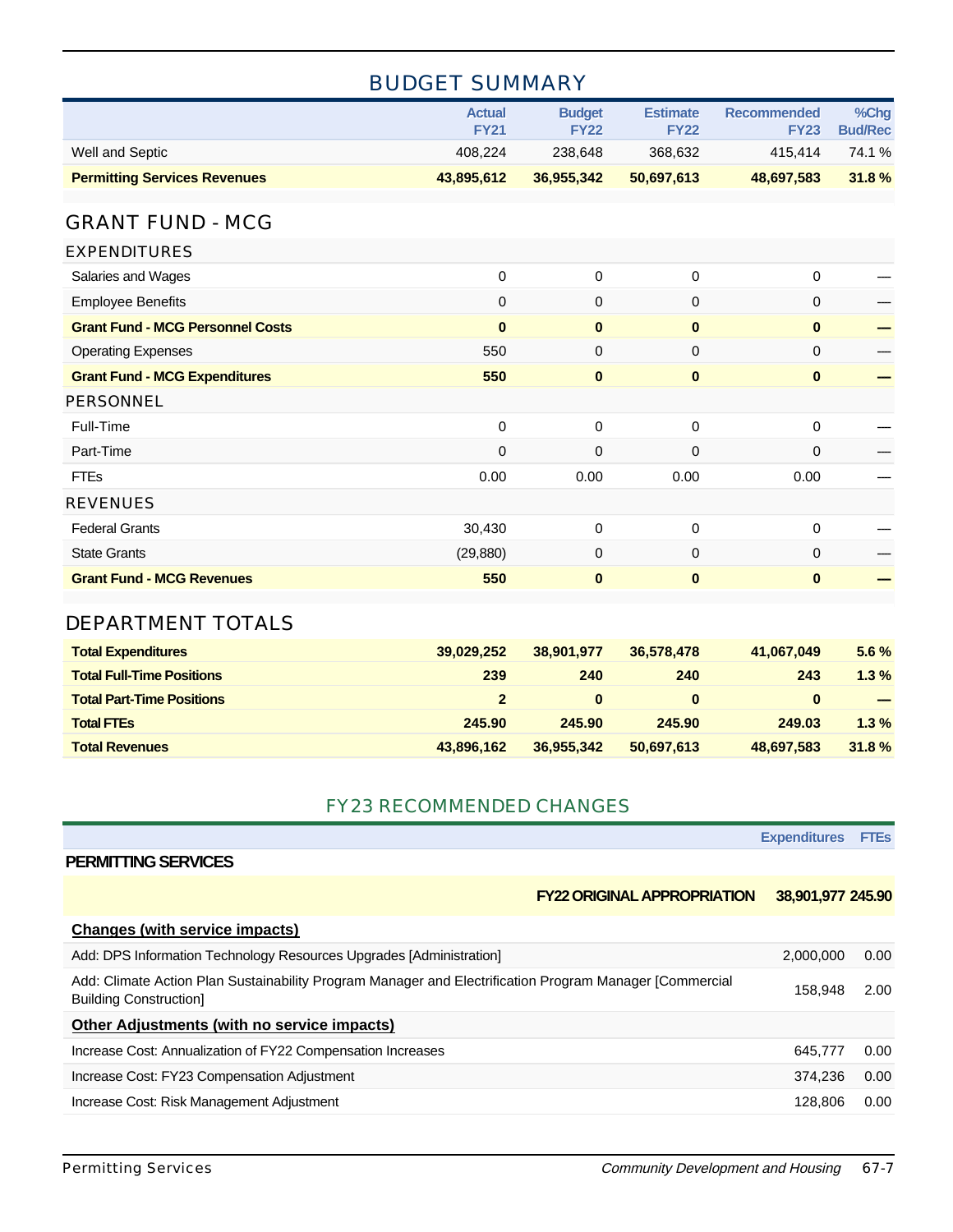#### FY23 RECOMMENDED CHANGES

|                                                                                                             | <b>Expenditures</b> | <b>FTEs</b> |
|-------------------------------------------------------------------------------------------------------------|---------------------|-------------|
| Increase Cost: Motor Pool Adjustment                                                                        | 27.737              | 0.00        |
| Increase Cost: Mid-Year Creation of Climate Change Officer Position [Administration]                        | 26.246              | 0.13        |
| Increase Cost: IT Maintenance Cost [Administration]                                                         | 6,113               | 0.00        |
| Increase Cost: Printing and Mail Adjustment                                                                 | 4.884               | 0.00        |
| Increase Cost: Technical Adjustment FY22 FTE missing from roll over into FY23 [Customer Support & Outreach] | 0                   | 1.00        |
| Decrease Cost: OPEB Adjustment                                                                              | (295, 120)          | 0.00        |
| Decrease Cost: Retirement Adjustment                                                                        | (366, 772)          | 0.00        |
| Decrease Cost: Annualization of FY22 Personnel Costs                                                        | (545, 783)          | 0.00        |
|                                                                                                             |                     |             |

**FY23 RECOMMENDED 41,067,049 249.03**

| <b>GRANT FUND - MCG</b>            |    |      |
|------------------------------------|----|------|
| <b>FY22 ORIGINAL APPROPRIATION</b> | n. | 0.00 |
| <b>FY23 RECOMMENDED</b>            | 0  | 0.00 |

## PROGRAM SUMMARY

| <b>Program Name</b>                             |              | <b>FY22 APPR</b><br><b>Expenditures</b> | <b>FY22 APPR</b><br><b>FTEs</b> | <b>FY23 REC</b><br><b>Expenditures</b> | <b>FY23 REC</b><br><b>FTEs</b> |
|-------------------------------------------------|--------------|-----------------------------------------|---------------------------------|----------------------------------------|--------------------------------|
| Administration                                  |              | 9,980,842                               | 22.00                           | 11.764.741                             | 24.13                          |
| <b>Commercial Building Construction</b>         |              | 6.871.306                               | 51.00                           | 6.923.581                              | 52.00                          |
| Customer Support & Outreach                     |              | 4.743.705                               | 43.90                           | 4,708,983                              | 43.90                          |
| Land Development                                |              | 6,535,373                               | 48.00                           | 6,524,110                              | 48.00                          |
| Residential Construction & Fire Code Compliance |              | 6.041.878                               | 47.00                           | 6.173.208                              | 46.00                          |
| Zoning, Well & Septic and Code Compliance       |              | 4,728,873                               | 34.00                           | 4.972.426                              | 35.00                          |
|                                                 | <b>Total</b> | 38,901,977                              | 245.90                          | 41,067,049                             | 249.03                         |

#### FUNDING PARAMETER ITEMS CE RECOMMENDED (\$000S)

|                                                                                                                                                                                                                 | <b>UE REUUIVIIVIEINDED (\$0005)</b> |             |             |             |             |             |
|-----------------------------------------------------------------------------------------------------------------------------------------------------------------------------------------------------------------|-------------------------------------|-------------|-------------|-------------|-------------|-------------|
| <b>Title</b>                                                                                                                                                                                                    | <b>FY23</b>                         | <b>FY24</b> | <b>FY25</b> | <b>FY26</b> | <b>FY27</b> | <b>FY28</b> |
| <b>PERMITTING SERVICES</b>                                                                                                                                                                                      |                                     |             |             |             |             |             |
| <b>EXPENDITURES</b>                                                                                                                                                                                             |                                     |             |             |             |             |             |
| <b>FY23 Recommended</b>                                                                                                                                                                                         | 41.067                              | 41.067      | 41.067      | 41.067      | 41.067      | 41.067      |
| No inflation or compensation change is included in outyear projections.                                                                                                                                         |                                     |             |             |             |             |             |
| <b>Annualization of Positions Recommended in FY23</b>                                                                                                                                                           | 0                                   | 53          | 53          | 53          | 53          | 53          |
| New positions in the FY23 budget are generally assumed to be filled at least two months after the fiscal year begins. Therefore, the above<br>amounts reflect annualization of these positions in the outyears. |                                     |             |             |             |             |             |
| <b>Labor Contracts</b>                                                                                                                                                                                          | 0                                   | 1.207       | 1.207       | 1,207       | 1,207       | 1.207       |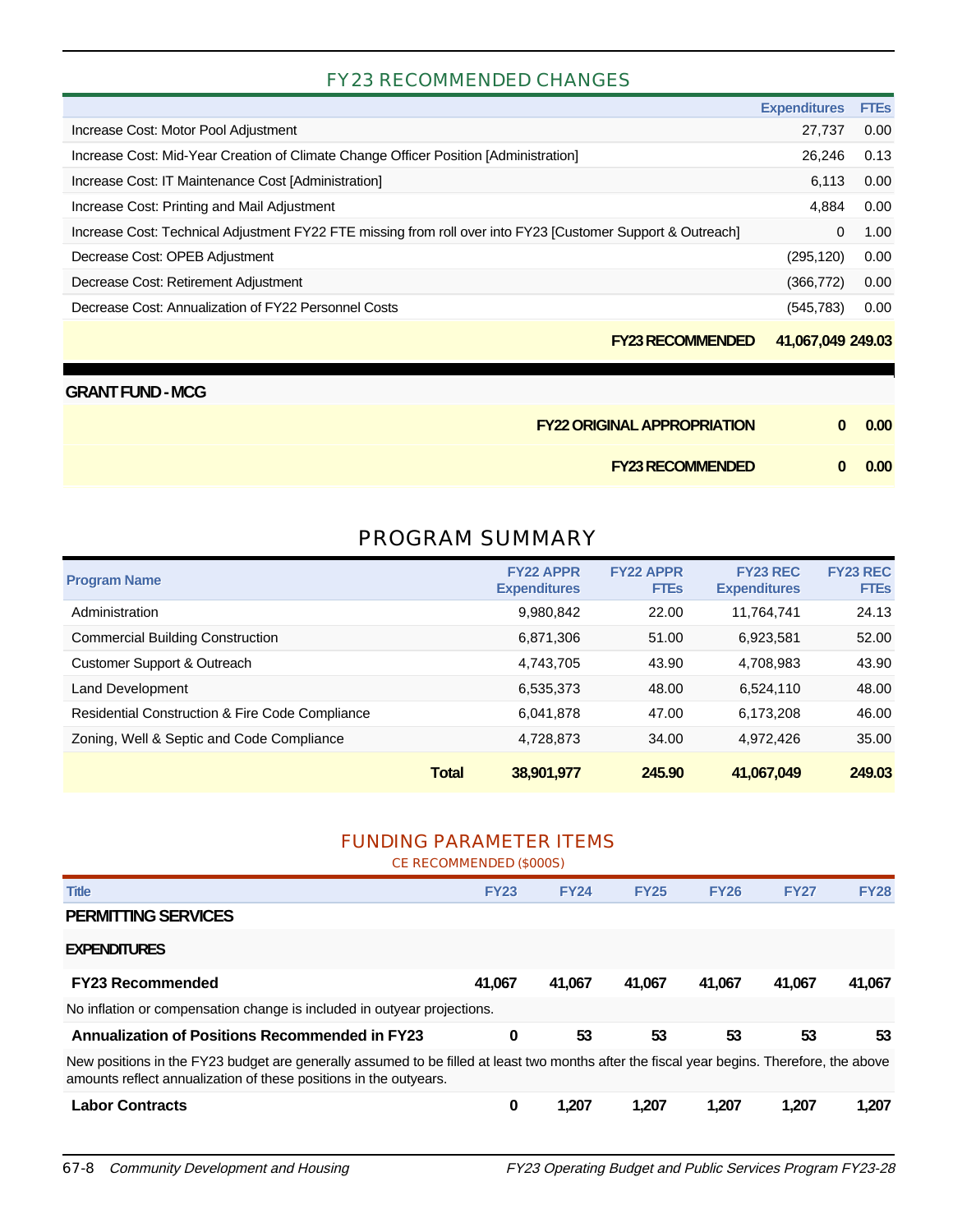| <b>FUNDING PARAMETER ITEMS</b><br>CE RECOMMENDED (\$000S)                                                                          |             |             |             |             |             |             |  |
|------------------------------------------------------------------------------------------------------------------------------------|-------------|-------------|-------------|-------------|-------------|-------------|--|
| <b>Title</b>                                                                                                                       | <b>FY23</b> | <b>FY24</b> | <b>FY25</b> | <b>FY26</b> | <b>FY27</b> | <b>FY28</b> |  |
| These figures represent the estimated annualized cost of general wage adjustments, service increments, and other negotiated items. |             |             |             |             |             |             |  |
| <b>Subtotal Expenditures</b><br>41.067<br>42.327<br>42.327<br>42.327<br>42.327<br>42.327                                           |             |             |             |             |             |             |  |

#### ANNUALIZATION OF FULL PERSONNEL COSTS

|                                                                                        | <b>FY23 Recommended FY24 Annualized</b>    |  |              |  |
|----------------------------------------------------------------------------------------|--------------------------------------------|--|--------------|--|
|                                                                                        | <b>Expenditures FTEs Expenditures FTEs</b> |  |              |  |
| Climate Action Plan Sustainability Program Manager and Electrification Program Manager | 158.948 2.00                               |  | 211.930 2.00 |  |
| <b>Total</b>                                                                           | 158,948 2.00                               |  | 211,930 2.00 |  |